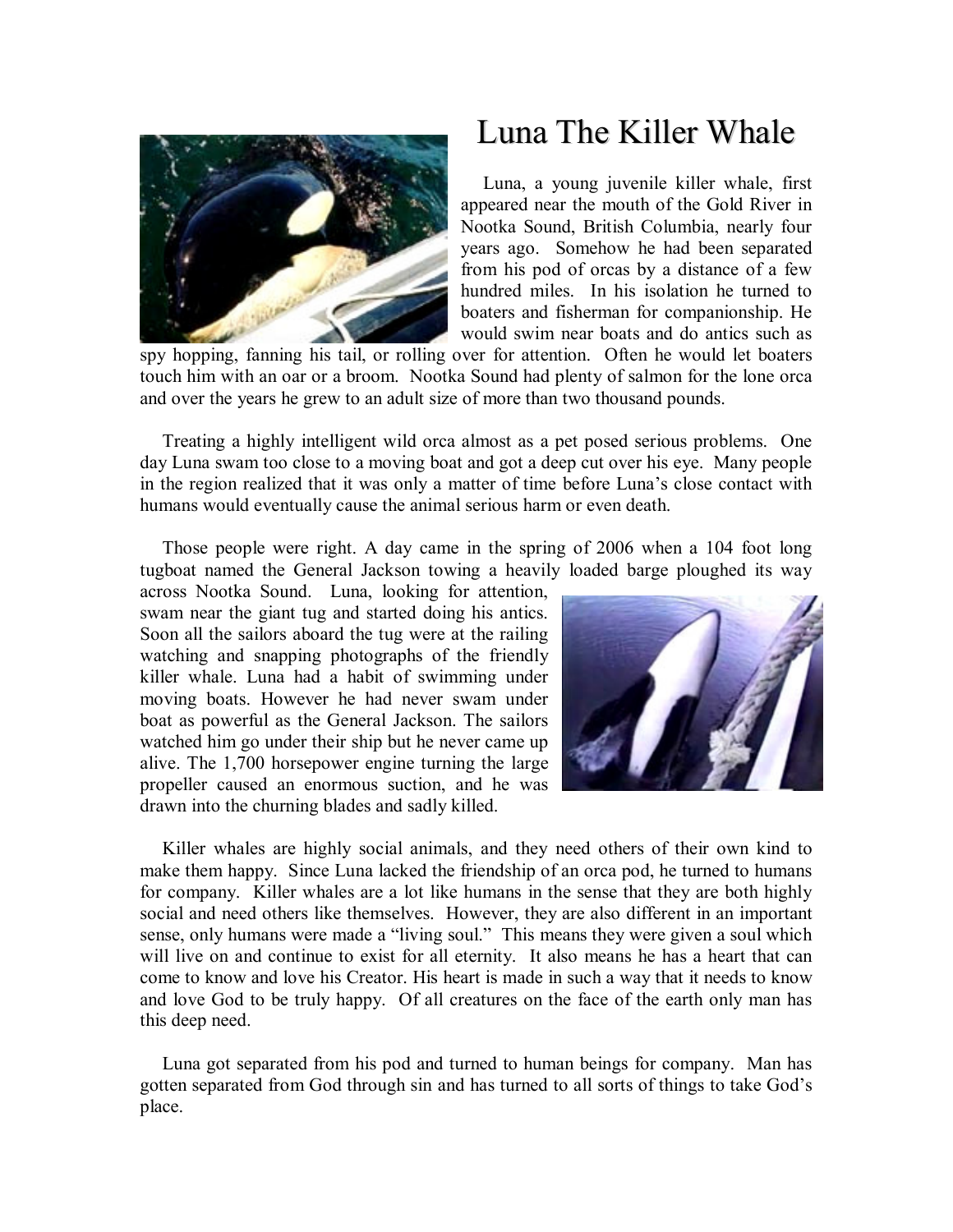

However, none of those things will ever fill the Godshaped vacuum in man's heart. No man is ever truly happy until they can come to know God. And no man can ever know God until they are justified by faith. "Blessed (or happy) are they whose iniquities are forgiven, and whose sins are covered. Blessed is the man to whom the Lord will not impute sin" (Romans 4:7-8). This blessedness or happiness is the portion of all those who put their faith in God's Son. At the cross He gave his life in the only sacrifice for sin that God will accept. All the benefit of that sacrifice is transferred to the sinner's account the moment he believe on Jesus Christ as his Savior. The sins which kept him separated from God are atoned for, or covered,

and forever done away. God then "justifies" or declares him righteous in His sight. "But to him that worketh not, but believeth in him that justifies the ungodly, his faith is counted for righteousness" (Romans 4:5). Those who are justified are given the power or privilege to come into his family and know him as their Father. "But as many as receive him, to them gave he the power to become the sons of God, even to them that believe on his name" (John. 1:12).

Some of the folk in Gold River British Columbia saw the handwriting on the wall concerning Luna. They knew he would come to grief if he continued to live near men and wasn't returned to his pod.

We live in a world of sinners who are constantly saying to God by their thoughts, words, and actions, "Not your will but our will be done. Our lives are our own. We will do what we want with them." Dear friend can you not see the handwriting on the



wall concerning them? Can you not see that somewhere down the road, each one must come to grief for their sinful lives? And what a grief they will come into! The bible says, "The wicked and all nations that forget God shall be turned into hell." (Psalm. 9:17) Men who persist in living their lives apart from God will be banished from his presence at death. Banished, their never dying souls will spend eternity in the darkness of hell where there will be weeping and gnashing of teeth. Hell is a place of unutterable grief which will never end.